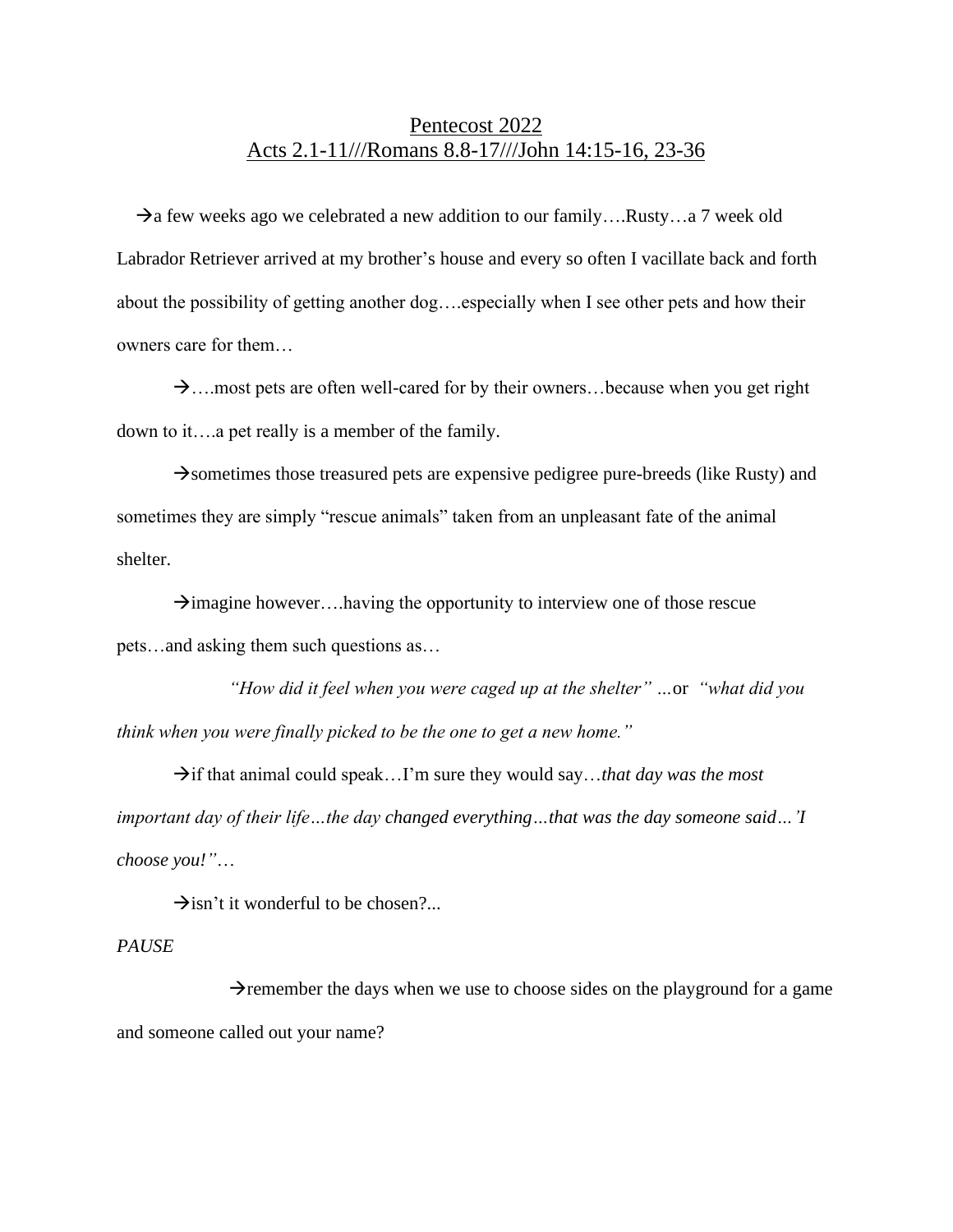$\rightarrow$  or how it felt to be interviewing for a job, or trying out for a part in a play or applying to college…and opening that letter, or receiving a phone call, or looking at the bulletin board and finding out that you were selected

 $\rightarrow$  or when you dropped to one knee with an engagement ring in your hand and a proposal in your heart…and…..she said yes…

 $\rightarrow$ it's great to be chosen...

#### PAUSE

 $\rightarrow$ [and]….on the flip side…it is also painful to be un-chosen…to be the one whose name is not called or the one passed over for the promotion…

 $\rightarrow$ not one of us...gets through life without feeling the sting of being not chosen

 $\rightarrow$ and perhaps....that stinging memory is the reason we celebrate all the more…those shining moments when we are favored with the grace of being chosen, selected and loved…

 $\rightarrow$  we don't take these moments lightly or for granted....especially if we have known the pain of being the rescue animal looking out through the bars of a cage called "unchosen."

#### PAUSE

 $\rightarrow$ today is Pentecost Sunday, one of the red-letter celebration days of the Church when we remember the Holy Spirit coming upon the believers

 $\rightarrow$  because on this day...we were "chosen"...to be the disciples and bearers of the gospel message to the ends of the earth.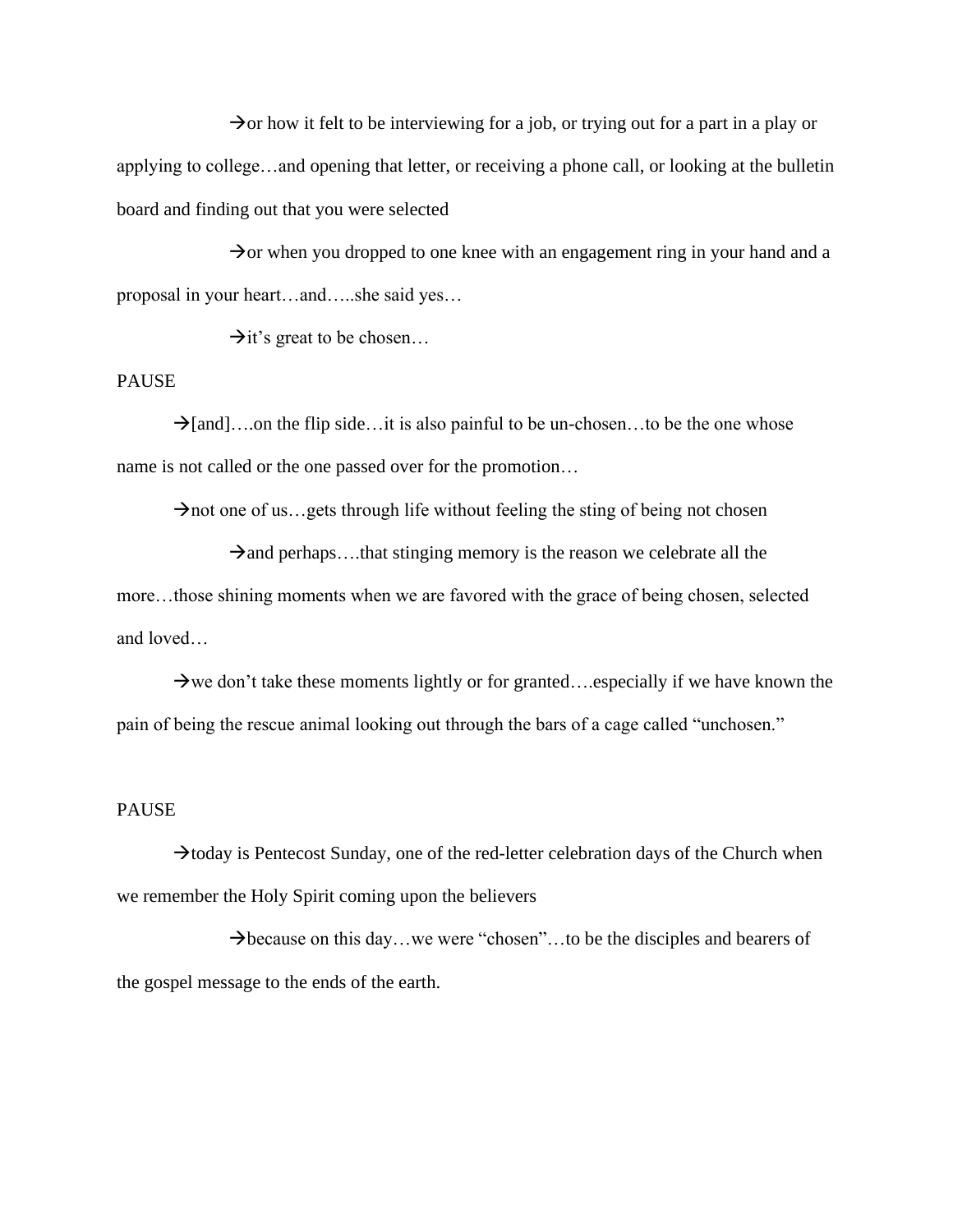$\rightarrow$ realizing that our world and mission... is not that much different than what hear about in today's readings.

 $\rightarrow$ …..people from many nations gathered in Jerusalem, from different countries with a diversity of language and culture

 $\rightarrow$ and yet they all shared the common experience of being chosen as we have been

 $\rightarrow$ our 1st reading from the Acts of the Apostles speaks most distinctly about this... when we hear about the great diversity among the people gathered.

 $\rightarrow$ they came from all different walks of life, different backgrounds, different cultures YET TOGETHER THEY EXPERIENCED THE GIFT OF THE SPIRIT

 and in our Gospel, we are told about the differences and diversity of the community, and yet, no matter how different WE MIGHT BE….we all belong to the same body, the same church, the same community….

 $\rightarrow$ i.o.w. no matter how different we talk, how different we live, how diverse we might be…**the Spirit** is the same for each and every one of us

→and **that is what** we celebrate today...being chosen in the Holy Spirit

PAUSE

 $\rightarrow$  ....the common bond we have...the unity and togetherness we share is rooted in being chosen by God…

Chosen to receive and live the same Spirit…..the same message….the same challenges…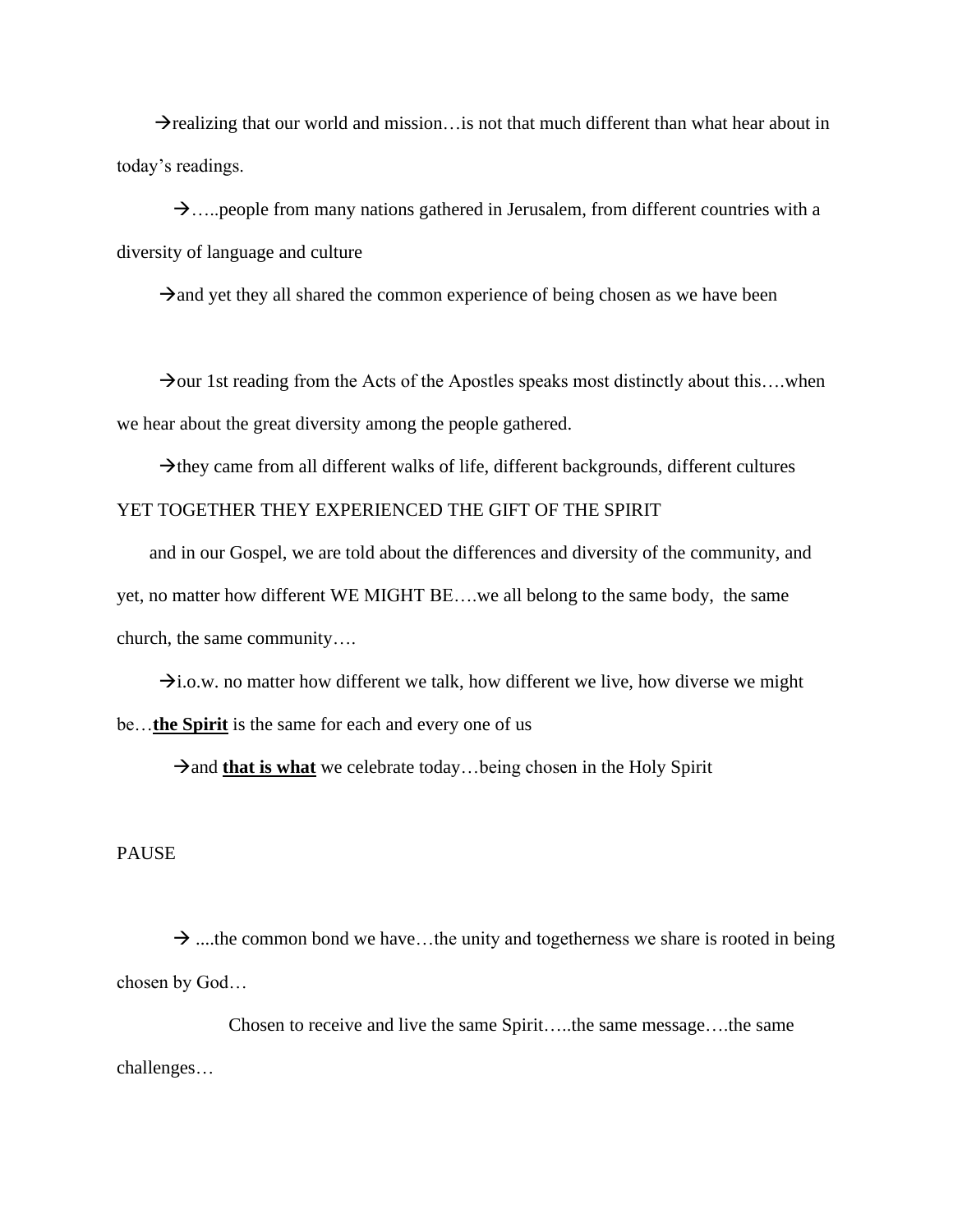$\rightarrow$  we are all members of God's family wholly and exclusively... because God reached out and rescued us…He chose us

 $\rightarrow$ and whether you think about those people listening to Peter that day in Jerusalem or you think about ourselves here celebrating the feast of Pentecost, the presence of the Spirit is the same for each one of us…from way back then to today.

 $\rightarrow$  when the Holy Spirit fell at Pentecost...the believers and disciples were infused with a boldness and confidence to live and bear witness to the love of God revealed in Christ…

 $\rightarrow$ they never got over, nor took for granted that God chose them... included them in His family and gave them the inheritance of glory…

 $\rightarrow$ and today we continue celebrating the fact that God has chosen us

 $\rightarrow$  the bestowal the Holy Spirit to you and me....this Feast of Pentecost..... is a gift,

 $\rightarrow$ a gift that gives us a new way of life...a new way of living...with the challenge to live the Spirit…to make the **SPIRIT** a part of who we are

### PAUSE

 ----our world is becoming more and more diverse each day and all of us are different in so many ways

 ---our cultures, our traditions, our way of life....our opinions and views…they are all different

but the life of the Spirit in each one of us…remains the same